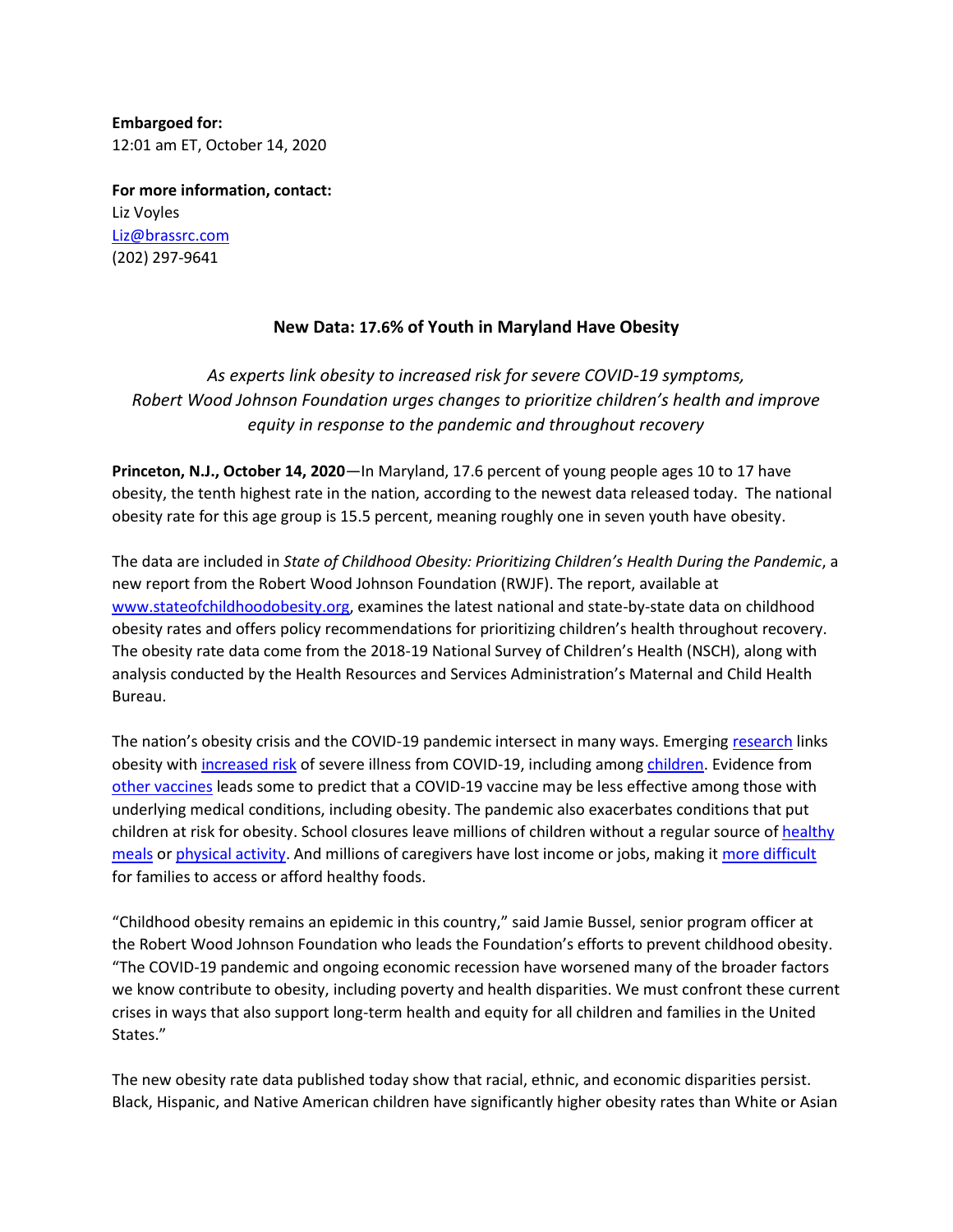children. Young people in households making less than the federal poverty level are more than twice as likely to have obesity as those at the top of the income ladder.

"We've seen these disparities for decades when it comes to childhood obesity rates," said Bussel. "This year, we've also seen people of color and people with low incomes hit hardest by the COVID-19 pandemic. In both cases these outcomes reflect decades of disinvestment in specific communities and specific groups of people, often driven by the systemic racism and discrimination that are still so prevalent in our society."

### **Policy Recommendations**

The new report highlights how key federal nutrition policies have been impacted by COVID-19 relief legislation and makes recommendations for further changes to support health and prevent childhood obesity.

In response to the pandemic, Congress provided additional funding to the Supplemental Nutrition Assistance Program (SNAP), sometimes called food stamps. The funding was intended to help account for a jump in enrollment, which surged b[y nearly 6 million](https://fns-prod.azureedge.net/sites/default/files/resource-files/29SNAPcurrPP-7a.pdf) in the first month of the pandemic, but not to necessarily increase the benefit amount for individuals.

Recommendation: Raise the maximum SNAP benefit level by at least 15 percent per participant for the duration of the economic downturn.

The Special Supplemental Nutrition Program for Women, Infants, and Children, or WIC, has been able to change some of the ways it operates in order to support families safely. Those flexibilities nearly expired in September but were recently extended.

Recommendation: The U.S. Department of Agriculture (USDA) and Congress should ensure that the relevant waivers remain in place for as long as needed and that states and WIC offices have the technical support they need to continue to serve families.

School meal programs faced unprecedented demand in the spring, and were granted flexibility to serve meals to students outside of school. Many school districts responded by not just feeding their students but their entire communities.

Recommendation: USDA should support states in using existing waivers to serve free meals to all students through the 2020-21 school year, as recently authorized by Congress.

"SNAP, WIC, and school meals all have proven benefits for children and families," said Bussel. "Given the unprecedented circumstances families are facing, we must make sure that they reach everyone who is eligible. Doing so will help make sure children and families can stay healthy during this pandemic, and likely reduce the risk for obesity in the long term."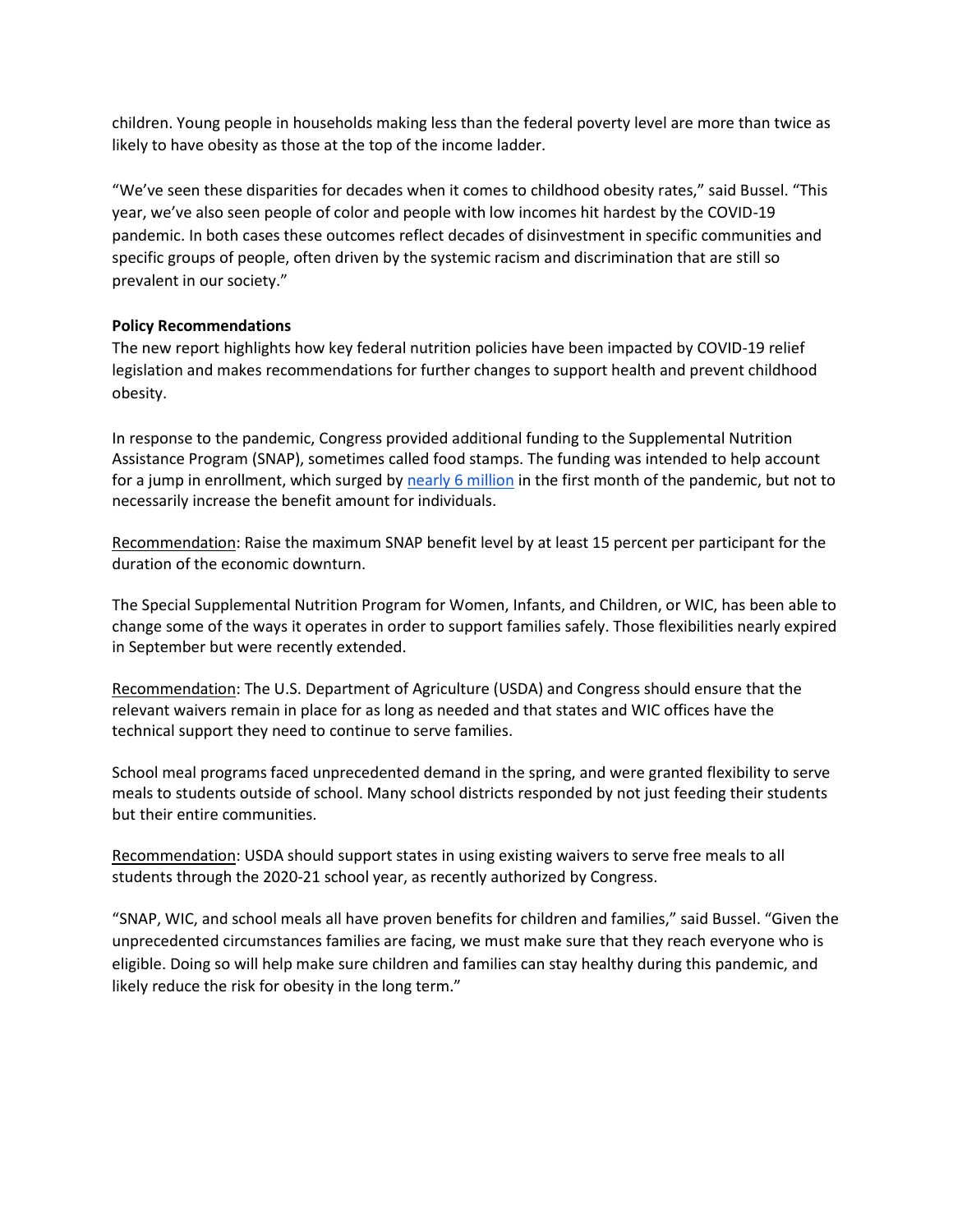### **Key Findings from New Obesity Rate Data**

- The national obesity rate for youth ages 10 to 17 in 2018-19 was 15.5 percent. The rate has held steady in recent years, though more years of data are needed to reliably assess trends over time.
- Racial and ethnic disparities persist. In 2018-2019, non-Hispanic Asian children had the lowest obesity rate (5.9%) followed by non-Hispanic white children and non-Hispanic multiple race children (11.7% and 14.7%, respectively). Obesity rates were significantly higher for Hispanic (20.7%), non-Hispanic Black (22.9%), non-Hispanic American Indian/Alaska Native (28.5%), and non-Hispanic Native Hawaiian/Other Pacific Islander (39.8%) children.
- There are also disparities by income level: 21.5 percent of youth in households making less than the federal poverty level had obesity, more than double the 8.8 percent of youth in households making at least 400 percent of the federal poverty level.
- Kentucky had the highest overall youth obesity rate, 23.8 percent, and Utah had the lowest, 9.6 percent.
- Five states had obesity rates that were statistically significantly higher than the national rate in 2018-19: Kentucky (23.8%), Mississippi (22.3%), South Carolina (22.1%), Tennessee (20.4%), and Arkansas (20.2%).
- Eight states had obesity rates that were statistically significantly lower than the national rate in 2018-19: Utah (9.6%), Minnesota (9.9%), Kansas (10.6%), Montana (10.6%), New York (10.7%), Colorado (10.9%), Hawaii (11.1%) and Nebraska (11.5%).

| <b>State</b>   | <b>Youth Obesity Rate</b> |
|----------------|---------------------------|
| Kentucky       | 23.8                      |
| Mississippi    | 22.3                      |
| South Carolina | 22.1                      |
| Tennessee      | 20.4                      |
| Arkansas       | 20.2                      |
| Louisiana      | 20.1                      |
| West Virginia  | 19.6                      |
| Oklahoma       | 18.8                      |
| Florida        | 17.8                      |
| Maryland       | 17.6                      |
| Rhode Island   | 17.5                      |
| Michigan       | 17.3                      |
| Alabama        | 17.3                      |
| Texas          | 17.3                      |
| California     | 17.1                      |
| Indiana        | 16.7                      |
| Missouri       | 16.3                      |
| North Carolina | 16.1                      |

# **State-by-State Obesity Rates Among Youth Ages 10-17, 2018-19**